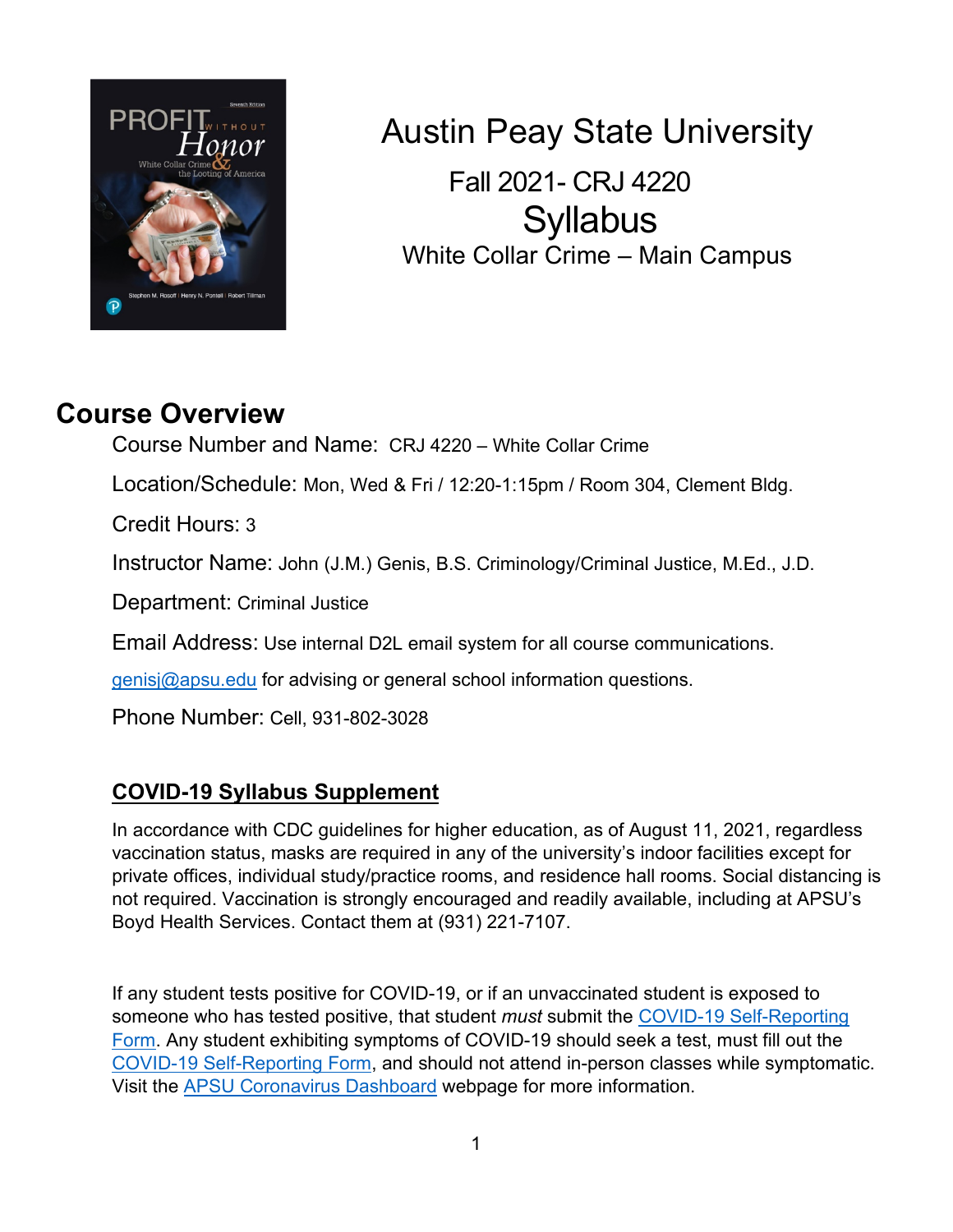# **Course Details**

### Course Description

This course is an examination of the nature and extent of white-collar crime to include the concepts, trends, theoretical explanations, the methods and mechanics of social control used by society and the criminal justice system in this context. (No prerequisites)

## Course Learning Objectives (SLOs)

- To acquire an understanding of white-collar crime in its various forms
- To understand the law and social control of white-collar crime
- To examine specific cases of the investigation of white-collar criminals
- To appreciate the challenges of prosecution and defense of such criminals
- To articulate informed opinion over debates and issues in the field
- To identify criminological theories which apply to these kinds of crimes
- To appreciate the need for further theory, research, and policy to acquire an understanding of how security threats are defined and addressed.

## General Education Learning Objectives/Goals

- Development of the student's analytical thinking capabilities through comparison and contrast in the application of theories and concepts to social problems
- Enhancement of the student's literacy skills through assigned readings, discussions, examinations, and other requirements
- Utilization of the historical perspective which helps with student understanding of evolutionary developments over time
- Understanding of the scientific method through research requirements and in-depth case studies
- Improvement in social interaction skills and understanding human behavior through consideration of the impact legal and social systems have on individuals
- Increased student awareness of cultural and multi-cultural issues through study of how social problems and social movements are related to, and affect, minority groups
- Preparation for more advanced study in criminal justice/homeland security

| Week One:<br>Monday $-$<br>August 23rd -                         | Read syllabus / Welcome & Course Introduction<br>material / Writing requirements (rubric) / View<br>additional reading & videos. | <b>Ch 1.</b> Introduction<br>to White Collar<br>Crime   |
|------------------------------------------------------------------|----------------------------------------------------------------------------------------------------------------------------------|---------------------------------------------------------|
| Sunday 29th<br>2021                                              | Class Lecture & Discussion, Chapter 1                                                                                            |                                                         |
| Week Two:<br>Monday $-$<br>August 30 <sup>th</sup> -<br>Sept 5th | Class Lecture & Discussion – Wrap up Chapter<br>1 & start Chapter 2 / Videos / additional reading<br><b>Homework #1</b>          | Ch 2. Crimes<br><b>Against Consumers</b><br>pp. 31 - 54 |

## Course Topics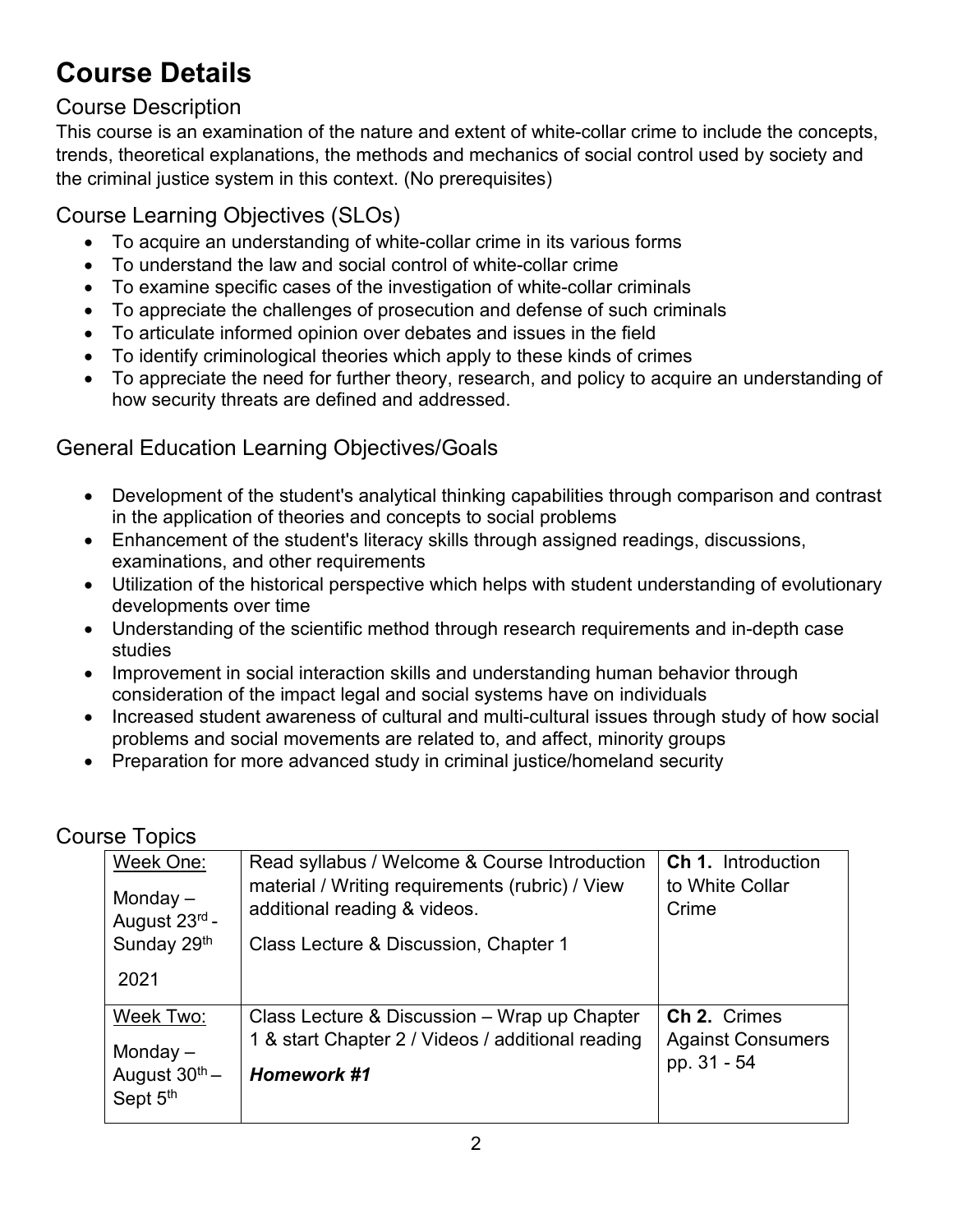| Week Three:<br>Sept $6th - 12th$                                | Monday Sept 6 <sup>th</sup> , Labor Day Holiday / Class<br>Lecture & Discussion - Chapter 2 / videos /<br>Additional reading / Discussion Topic #1 opens<br>(Friday Sept 10 <sup>th</sup> no class) | Ch 2. Crimes<br><b>Against Consumers</b><br>pp. 54 - 90                     |
|-----------------------------------------------------------------|-----------------------------------------------------------------------------------------------------------------------------------------------------------------------------------------------------|-----------------------------------------------------------------------------|
| Week Four:<br>Sept 13 - 19th                                    | Lecture - Chapter 3 / Class discussion / videos /<br>additional reading<br><b>Homework #2</b>                                                                                                       | Ch 3. Unsafe<br>Products                                                    |
| Week Five:<br>Sept $20 - 26$ <sup>th</sup>                      | Lecture - Chapter 4 / Class discussion / videos /<br>additional readings / finish posting discussion                                                                                                | <b>Ch 4. Environmental</b><br>Crime                                         |
| <b>Week Six:</b><br>Sept $27th$ –<br>Oct 3rd                    | Lecture Chapter 5 / Class discussions on<br>homework #2 / videos / additional readings /<br><b>Homework #3</b>                                                                                      | Ch 5. Institutional<br><b>Corruption: Mass</b><br><b>Media and Religion</b> |
| Week Seven:<br>Oct $4 - 10^{th}$                                | Lecture - Chapter 6 / Class discussion / videos /<br>additional readings                                                                                                                            | <b>Ch 6. Securities</b><br>Fraud                                            |
| Week Eight:<br>Oct $11 - 17$ <sup>th</sup>                      | Monday & Tuesday Fall Break / Lecture and<br>discussion Chapter 7 / videos / additional<br>readings                                                                                                 | Ch 7. Corporate<br>Fraud                                                    |
| Week Nine:<br>Oct $18 - 24$ <sup>th</sup>                       | Lecture - Chapter 8 / Lecture and Class<br>discussion / videos / additional readings /<br>Midterm Online D2L (Chapters 1-7)<br>(No class Monday, Oct 18)                                            | Ch 8. Enterprise<br>Crime                                                   |
| Week Ten:<br>Oct $25 - 31$ <sup>st</sup>                        | Lecture - Chapter 9 / Lecture and Class<br>discussion / videos / additional readings /<br>Homework #4                                                                                               | <b>Ch 9. Crimes by the</b><br>Government                                    |
| Week Eleven:<br>Nov $1 - 7$ <sup>th</sup>                       | Lecture Chapter 10 / Lecture and Class<br>discussion / videos / additional readings /                                                                                                               | Ch 10. Corruption of<br><b>Public Officials</b>                             |
| <b>Week Twelve:</b><br>Nov $8 - 14$ <sup>th</sup>               | Lecture Chapter 11 / Lecture and Class<br>discussion / videos / additional readings /<br><b>Homework #5</b><br>Thursday, Nov 11, Veterans Day, Holiday                                              | Ch 11. Medical<br>Crime                                                     |
| <u>Week</u><br><u> Thirteen:</u><br>Nov $15 - 21$ <sup>st</sup> | Lecture Chapter 12 / Lecture and Class<br>discussion / videos / additional readings /<br>Discussion Topic #2 / Homework #6                                                                          | <b>Ch 12. Computer</b><br>Crime,<br>pp. 493-525                             |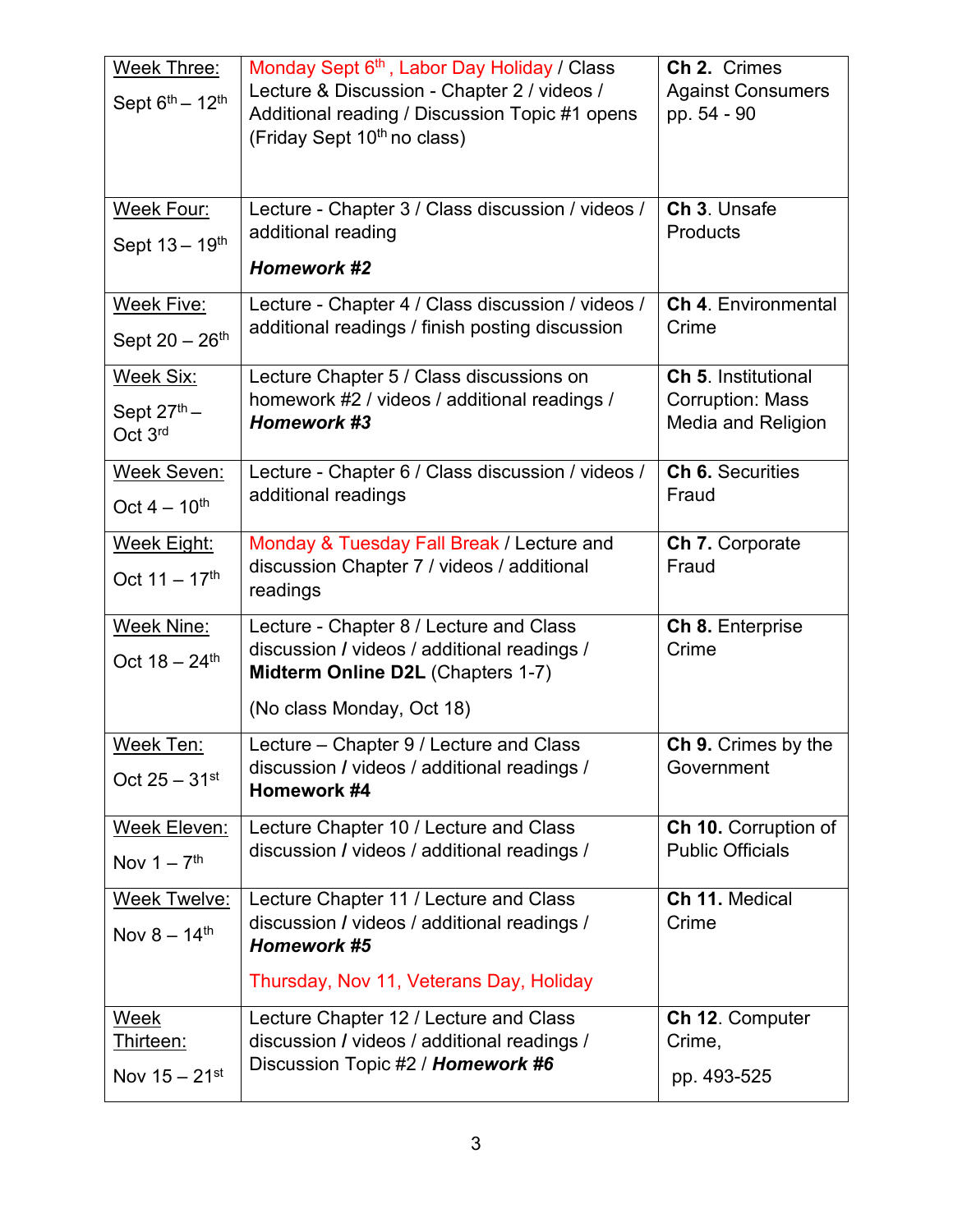| Week                                                                   | Lecture Chapter 12 / Lecture and Class      | <b>Ch 12. Computer</b>     |
|------------------------------------------------------------------------|---------------------------------------------|----------------------------|
| Fourteen:                                                              | discussion / videos / additional readings / | Crime,                     |
| Nov $22 - 28$ <sup>th</sup>                                            | Wed, Thurs, Friday – Thanksgiving Holiday   | pp. 525-548                |
| Week Fifteen:                                                          | Lecture -/ Chapter 13 / Lecture and Class   | <b>Ch 13. White Collar</b> |
| Nov $29^{th}$ –                                                        | discussion / videos / additional readings / | <b>Crime Conclusions</b>   |
| Dec $6th$                                                              | (Last class Wednesday, Dec $1st$ )          |                            |
| <b>Finals Week</b>                                                     | <b>Final Exam (Chapters 8-12)</b>           |                            |
| Monday, Dec<br>$7th$ – Thursday<br>Dec 9 <sup>th</sup> (Short<br>Week) |                                             |                            |

## **Course Requirements**

Required Textbook

\*Rosoff, Pontell, Tillman (2020). *Profit without Honor, White Collar Crime & the Looting of America, 7e*. Pearson Education. ISBN: 978-13-487142-4.

### Specific Course Requirements

Yes, the textbook is a must for chapter reading, exams, weekly discussions, and case studies!

Students are required to read all assignments each week and complete all written assignments, case studies and exercises. All written assignments will be monitored and reviewed by the "Turnitin" validation program. 50% or more of nonoriginal work will adversely affect points awarded and be graded accordingly. Students are expected to actively participate in all Discussion Board assignments. Students will be evaluated by two examinations, timely participation in discussion boards and weekly research/case study homework/exercise assignments (which replace the traditional term paper requirement).

For **Discussion Board assignments, students are expected to not only make their own primary comment, but to also respond to at least three comments submitted by other students.** There is no comprehensive final examination covering all chapters.

#### Supplementary Materials

Supplemental resources will include lecture Readings, case/history studies and selected internet research assignments.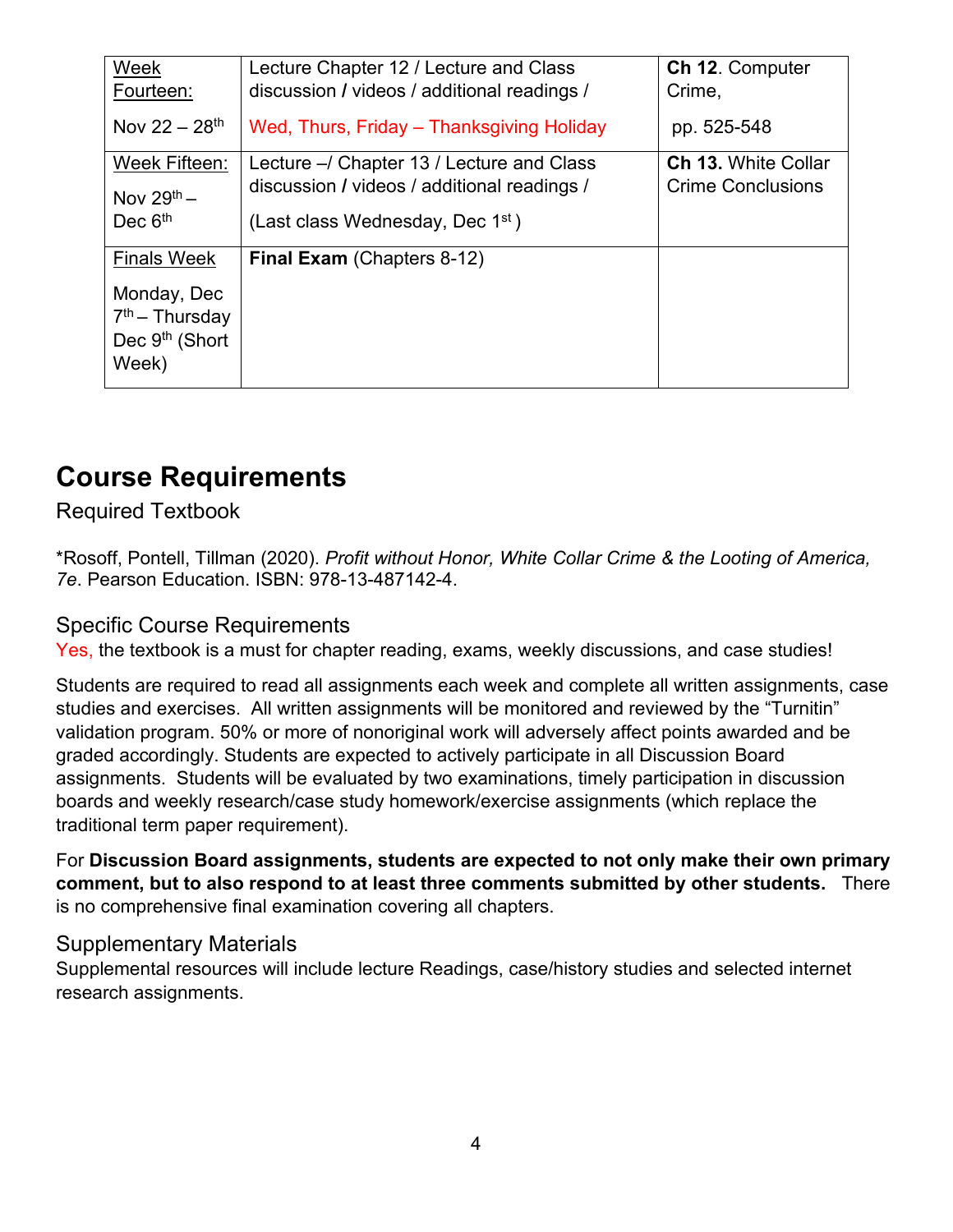# **Participation, Assessments & Grading**

Testing Procedures All exams will be online using D2L.

### Grading Procedure & Scale

| **Mid-Term Exam                           | 20% / 200 points | A=93-100 / 930-1000 points            |
|-------------------------------------------|------------------|---------------------------------------|
| **Final Exam                              | 20% / 200 points | B=86-92 / 860-929 points              |
| <b>**Weekly Written</b>                   |                  | C=78-85 / 780-859 points              |
| <b>Assignments</b>                        | 45% / 450 points | D=70-77 / 700-779 points              |
| <i>**Discussion</i><br><b>Board/Forum</b> |                  | F=69 and below / 699 and below points |
| <b>Participation</b>                      | 15% / 150 points |                                       |

## **Course Rules and Policies**

### Class Participation/Attendance Policy

Students are expected to attend all scheduled classes. I do not excuse absences. I realize that some absence is unavoidable, and students are encouraged to contact me prior to class. Although no credit will be given for the absence, I will be able to inform you of any announcements or assignments that you missed. Attendance is used in calculating a portion of your participation grade. All missed examinations must be arranged by the student and will not be given during class time. Late submission of work will result in a reduction in the grade for the work.

#### Students with Disabilities

Austin Peay State University abides by Section 504 of the Rehabilitation Act of 1973, which stipulates that no student shall be denied the benefits of an education "solely by reason of a handicap." Disabilities covered by law include, but are not limited to, learning disabilities, hearing, sight, or mobility impairments.

If you have a documented disability that may have some impact on your work in this class and for which you may require reasonable accommodations, communicate with me or Disabilities Services in Morgan University Center 114 on the Clarksville Campus, 931-221-6230, [disabilityservices@apsu.edu,](mailto:disabilityservices@apsu.edu) so that reasonable accommodations may be arranged.

### Cheating and Plagiarism

As future leaders and practitioners in criminal justice, I do not tolerate cheating and plagiarism. The department and university additionally retain a no-tolerance policy on this matter as well. All written assignments will be monitored and reviewed by the "Turnitin" validation program. 50% or more of nonoriginal work will adversely affect points awarded and be graded accordingly. Therefore, students found cheating or plagiarizing may receive a failing grade (F) for the course and may be suspended